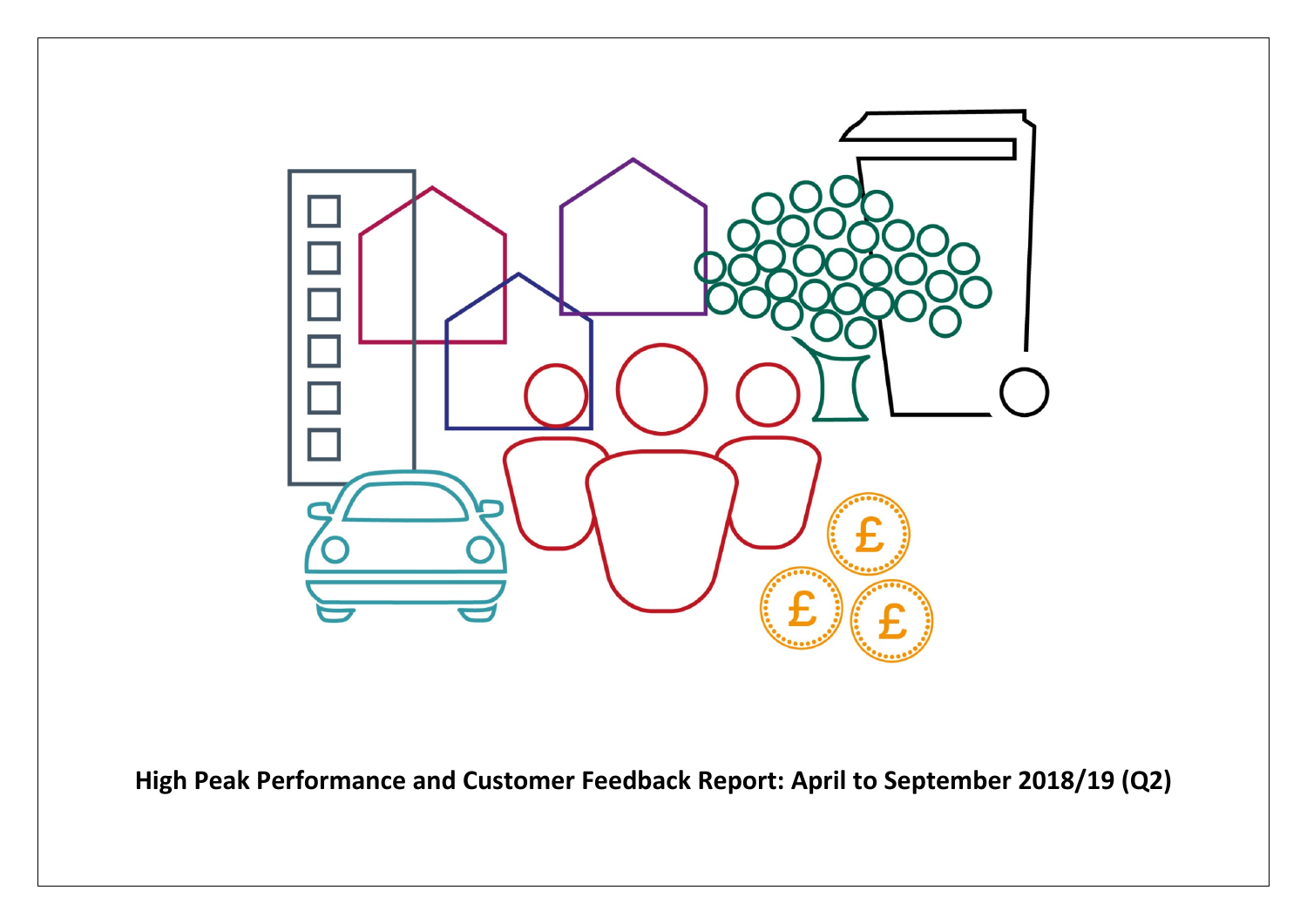## **High Peak Q2 Summary**

The following report provides Councillors with an overview of performance at High Peak for the period April to September 2018 in relation to the Council's corporate plan priorities and the associated performance targets and projects. The report also provides an overview of the results from the Council's customer feedback system in terms of how we handle and learn from complaints, and the level of comments and compliments.

#### **Performance Overview**

There are 131 'monthly', 'quarterly' and 'annual only' reported performance measures at High Peak, five more than last year. The chart below shows the results as at the mid-way point of 2018/19 against 46 of these indicators. At this stage last year the Council had 63% of PIs on track and 49% performing better on trends. The actions being taken to address the 'off track' measures are detailed at the end of this report.

The report also provides an update on the progress of key projects that contribute to the priority actions outlined in the revised 2018-2019 Corporate Plan. The table below right explains the colour coding used to describe the current status of these actions / projects.



#### **Customer Feedback Overview**

The number of complaints received has reduced from 177 to 120 and repeat complaints stand at only 1%. Responding to complaints within 10 days is off track at 92%.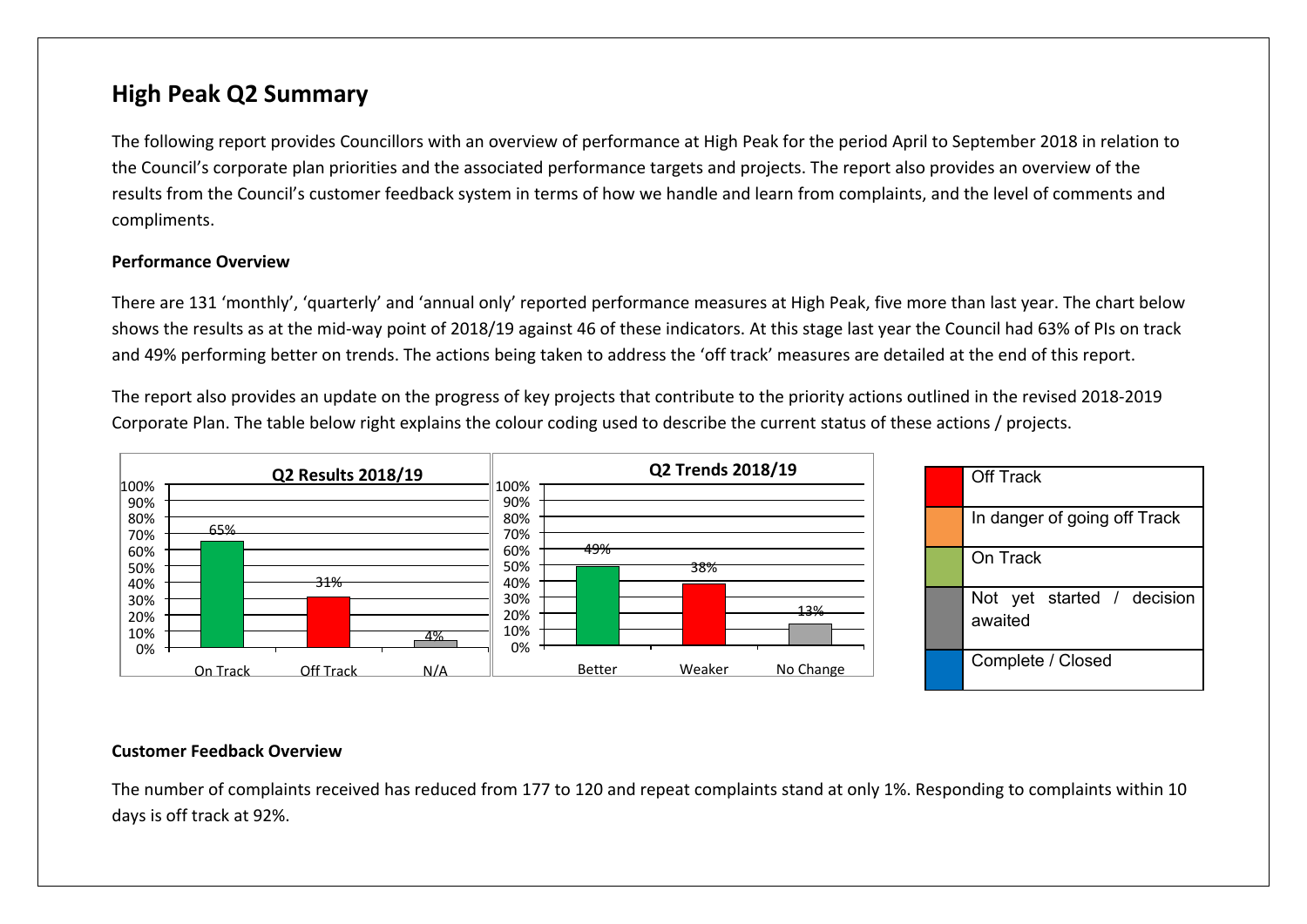

## *Aim 1: Help create a safer and healthier environment for our residents to live and work*



The 'off track' measures under Aim One relate to Benefits processing, which is improving each month; homelessness cases prevented and households in temporary accommodation, albeit only by one case. The homelessness PI is being reviewed by the service to ensure the measure is meaningful. We have had more than double the level of homeless applications for the whole of last year during the first six months of 2018/19. The needs to be viewed in the context of the new legislative arrangements– the criteria and arrangements are now different from the past – making year on year comparisons inaccurate and appropriate **.**

### Celebrating Success:

At the end of September 2018 the following performance indicators outstripped their targets:

 $\checkmark$  Level of external funding awarded for sport and physical activity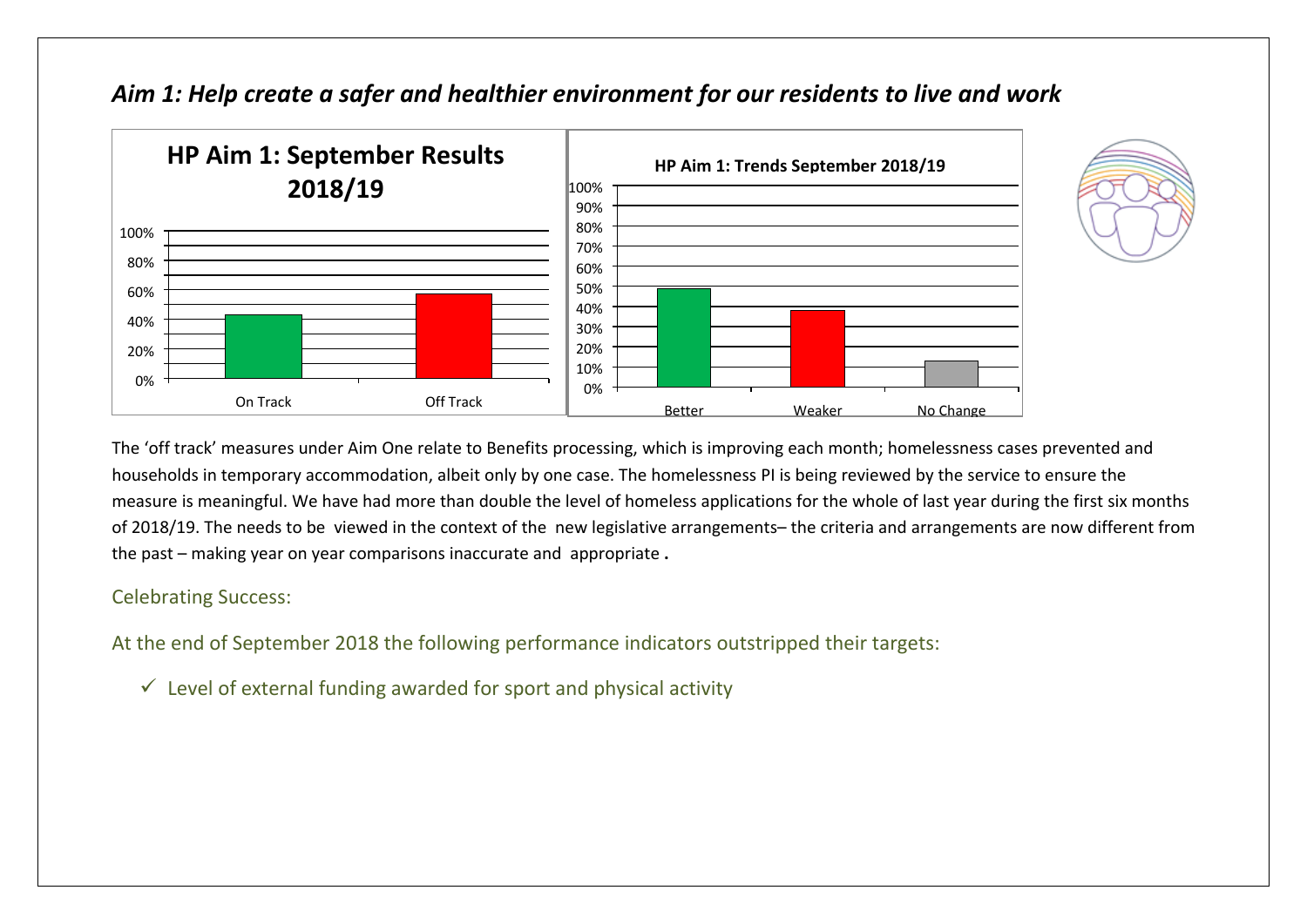# **Corporate Plan Priority Actions – Progress Highlights**

| <b>Priority Action</b>                                                                                                                                                           | <b>Status</b> | Commentary – September                                                                                                                                                                                                                                                                                                                                                                                                                                                                                                                                                                                                                                                                                                                                                                                                                                                                                                                                                                                                                                                                                                      |
|----------------------------------------------------------------------------------------------------------------------------------------------------------------------------------|---------------|-----------------------------------------------------------------------------------------------------------------------------------------------------------------------------------------------------------------------------------------------------------------------------------------------------------------------------------------------------------------------------------------------------------------------------------------------------------------------------------------------------------------------------------------------------------------------------------------------------------------------------------------------------------------------------------------------------------------------------------------------------------------------------------------------------------------------------------------------------------------------------------------------------------------------------------------------------------------------------------------------------------------------------------------------------------------------------------------------------------------------------|
| Continue to influence the provision of accessible health and<br>social care services through the Council's Scrutiny work<br>programme                                            |               | Future scrutiny includes:<br>Community Select Committee will meet on 3rd October<br>North Derbyshire CCG and Derbyshire Health Trust will be<br>making a presentation about Better Care Closer to Home, Place<br>Based Developments and Access for Beds for mental health<br>patients.<br>An update on the Sport and Physical Strategy will now be made<br>on 5th December (deferred form 3rd October meeting)                                                                                                                                                                                                                                                                                                                                                                                                                                                                                                                                                                                                                                                                                                              |
| Undertake detailed process benchmarking with high<br>performing / low cost councils with a view to identifying<br>value for money improvements for Housing Benefit<br>processing |               | New benchmarking packs issued 20th July identifying low<br>cost/high performing authorities for investigation by Manager.                                                                                                                                                                                                                                                                                                                                                                                                                                                                                                                                                                                                                                                                                                                                                                                                                                                                                                                                                                                                   |
| Complete and implement a Housing Management and<br>Revenue Plan                                                                                                                  |               | - Stock condition report now finalised - prioritising and<br>smoothing the programme over the 30 years which is now<br>affordable within the business plan.<br>- Tenant engagement update report to be presented to next<br>HRA working group. Follow up survey will be sent to tenants<br>who indicated they would like to be involved.<br>- No HRA savings target achieved in 2018/19 (reduced MRP has<br>offset efficiency requirement)<br>- OHMS/Infomaker training requirements - additional workshops<br>to be scheduled focusing on Rents / Repairs to ensure system is<br>utilised as effectively as possible<br>- Focus on DD and ability to increase number of DD payment<br>dates / increase DD payers<br>- External support ran leaseholder workshop on 21st Aug with all<br>relevant service areas in attendance. Now putting this training<br>into practice<br>- Repairs - members agreed to explore options. Formal proposal<br>being worked on plus 2 other options to be reviewed<br>Asset management data review meeting to be arranged. This is<br>critical to maintaining up to date stock information. |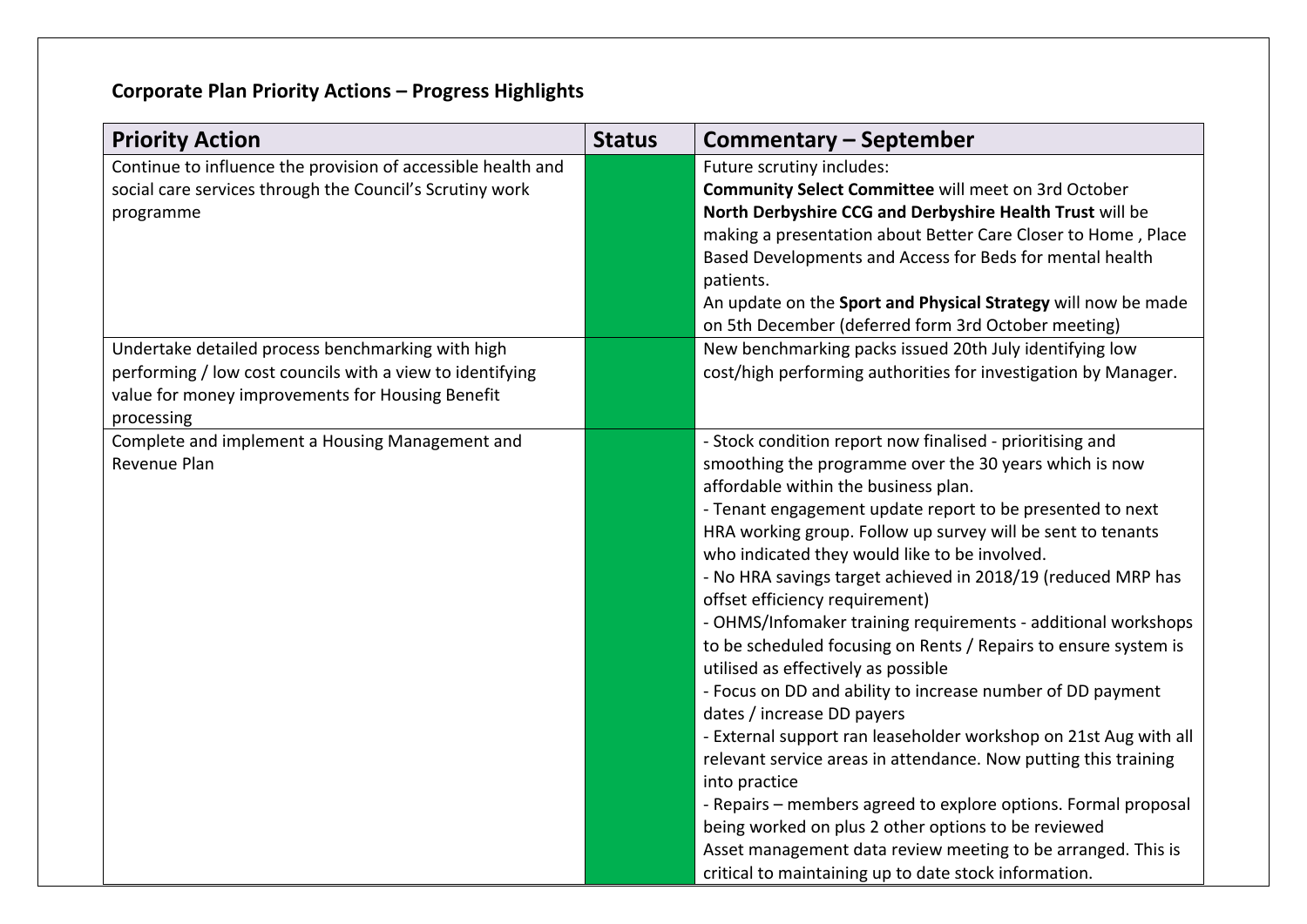| <b>Priority Action</b>                                                                                                                                                                                                                                                                               | <b>Status</b> | Commentary – September                                                                                                                                                                                                                                                                                                                                |
|------------------------------------------------------------------------------------------------------------------------------------------------------------------------------------------------------------------------------------------------------------------------------------------------------|---------------|-------------------------------------------------------------------------------------------------------------------------------------------------------------------------------------------------------------------------------------------------------------------------------------------------------------------------------------------------------|
| Ensure the Council is compliant with the requirements of the<br>new Homelessness Reduction Act                                                                                                                                                                                                       |               | A meeting has been held with the Ministry of Housing who are<br>very pleased with our approach and will be listing elements of it<br>as 'good practice'. The priority now is looking at our temporary<br>accommodation offer to reduce reliance on B&B type<br>placements.                                                                            |
| Implement the Council's new sport and physical activity<br>strategy and carry out research into nil cost facility provision<br>being achieved by other councils; in order to achieve<br>improved health and value for money outcomes<br>Review and improve our relationships with Strategic Partners |               | ITT documentation for the High Peak Leisure Management<br>Centre contract (2019-2024) has been prepared and the tender<br>notice is being advertised mid September. The new contract will<br>commence 1st April 2019.<br>The partnership assessment tool has been used and responses<br>from services are being analysed to produce a report for AMT. |
| Complete the review of the CCTV system and implement the<br>agreed recommendations                                                                                                                                                                                                                   |               | The consultants have produced a costed report to allow us to<br>implement the way forward that was approved by both Councils.<br>A meeting with the consultants has been scheduled for mid<br>September to discuss some of the options contained within the<br>report.                                                                                |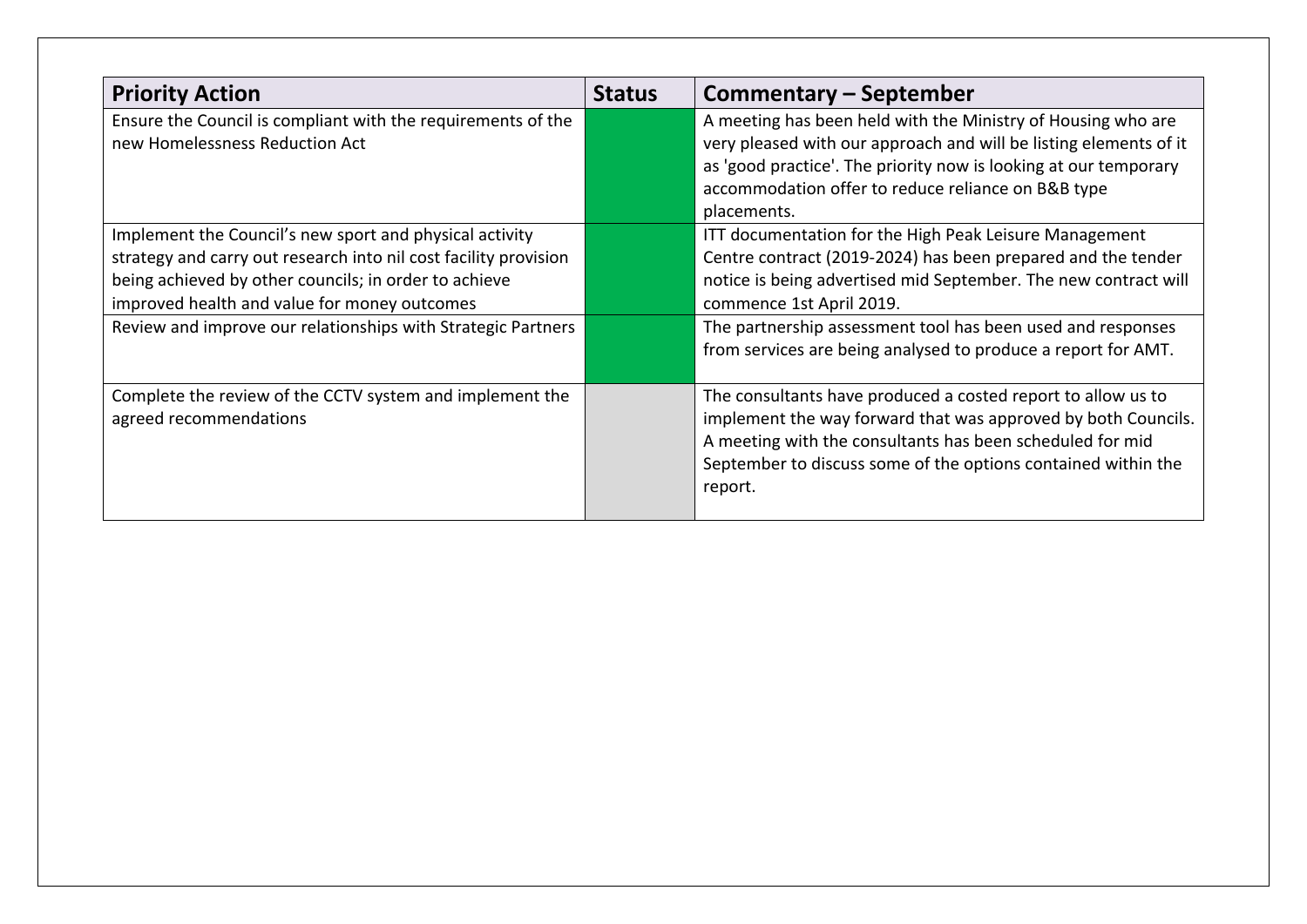

## *Aim 2: Meet financial challenges and provide value for money*

The Council is below its target for planned procurement activity, complaint handling and three rent and repairs PIs in relation to Council homes. The unavailable PIs relate to repairs appointments, the data for which is currently inaccessible due to IT issues. Sickness absence has also gone 'off track' during Quarter Two due to increases in long term cases.

#### Celebrating Success:

At the end of September 2018 the following performance indicators outstripped their targets:

- $\checkmark$  Average re-let times
- $\checkmark$  Invoice processing, sundry debt reduction
- $\checkmark$  Contracted spend
- $\checkmark$  Internal audit recs implemented
- $\times$  FOI
- $\checkmark$  Channel shift, social media followers
- $\checkmark$  Repeat complaints
- $\checkmark$  IT systems and network availability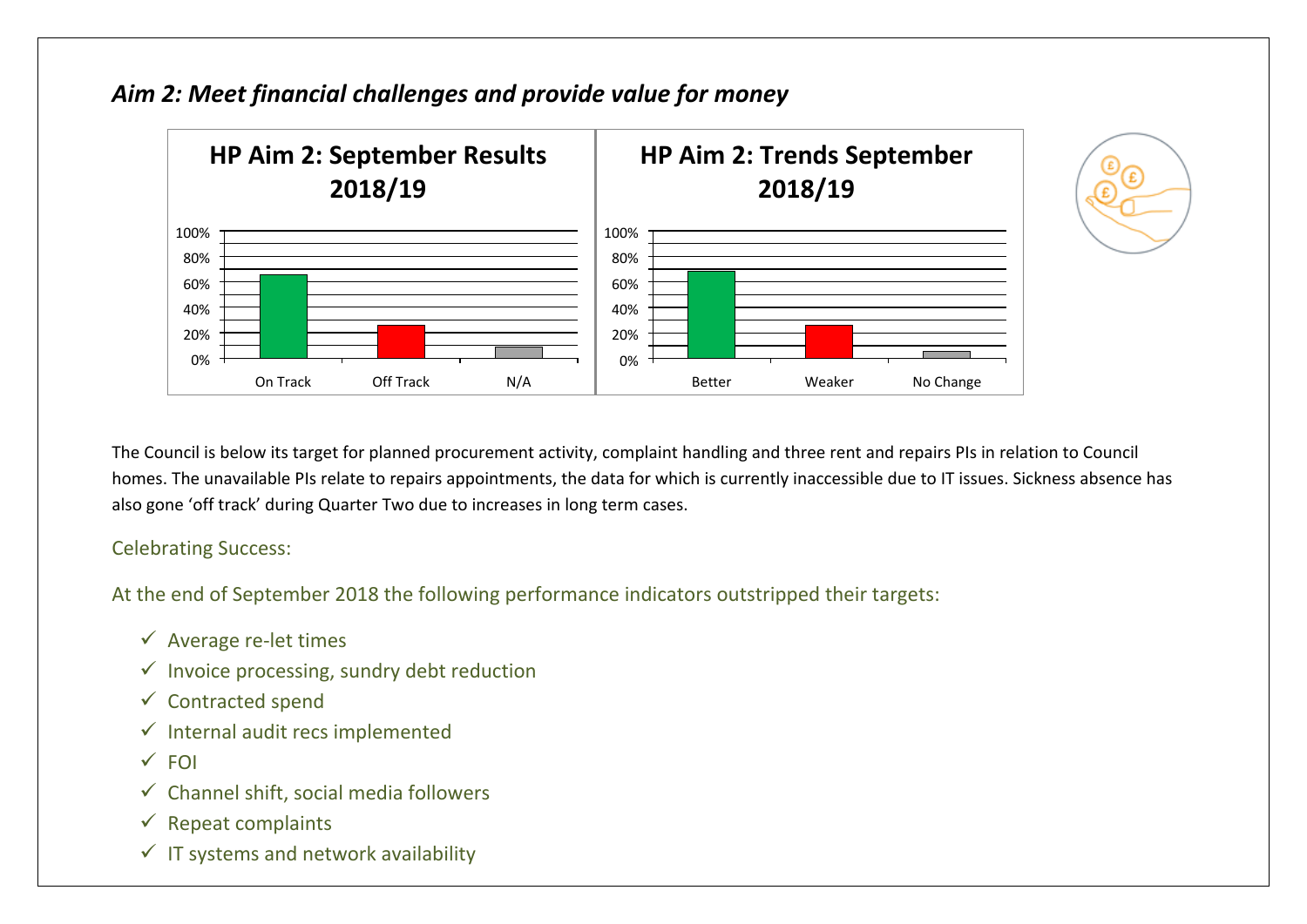# **Corporate Priority Actions – Progress Highlights**

| <b>Priority Action</b>                                                                                                                                                                  | <b>Status</b> | <b>Commentary - September</b>                                                                                                                                                                                                                                                                                                                                                                                                                                                                                                                                                                                                                                                                                                                           |
|-----------------------------------------------------------------------------------------------------------------------------------------------------------------------------------------|---------------|---------------------------------------------------------------------------------------------------------------------------------------------------------------------------------------------------------------------------------------------------------------------------------------------------------------------------------------------------------------------------------------------------------------------------------------------------------------------------------------------------------------------------------------------------------------------------------------------------------------------------------------------------------------------------------------------------------------------------------------------------------|
| Deliver the Channel Shift Programme                                                                                                                                                     |               | The digital portal is on track- CGI are delivering their final recommendations mid<br>September at the channel shift project board. The phase 2 Full Business Case will<br>also be discussed. CGI are also assisting with the IT strategy. Finance is to confirm<br>the funding and budgeting requirements for Bartech's Collective system.                                                                                                                                                                                                                                                                                                                                                                                                             |
| Provide advice and support for residents<br>affected by the rollout of Universal Credit<br>across High Peak in 2018 in order to help<br>ensure a smooth transition to the new<br>system |               | Universal Credit has now gone live in High Peak. Access to the landlord portal has<br>been confirmed.                                                                                                                                                                                                                                                                                                                                                                                                                                                                                                                                                                                                                                                   |
| Continue to embed good information<br>management practices through the<br><b>ASSURED framework</b>                                                                                      |               | The Assured framework is regularly publicised via Keeping You Informed and staff<br>are encouraged to report data breaches. The GDPR action plan is on track, progress<br>is monitored through the Information Governance Group.<br>A number of training sessions have taken place to help key staff comply with GDPR,<br>with further sessions and online training planned for later in the year.<br>The Information Asset Register has progressed to stage 2 to identify security<br>around personal and sensitive date and our lawful basis for processing.<br>Privacy Impact Assessments are being reviewed following training and will be re-<br>launched. Further guidance on Information Protective Marking is being rolled out<br>to all staff. |
| Develop and implement a plan to identify<br>new and innovative ways of generating<br>income                                                                                             |               | All income generation challenge meetings have been completed, a target has been<br>included as part of the new efficiency and rationalisation strategy $2017/18 - 20/21$ .<br>Updates for various streams:<br>Commercial properties - Industrial units' refurbishment work completed and last<br>units due to be re-let. Agent engaged for lease renewals and rent reviews, 3 lettings<br>have now been completed.<br>Fees and charges - Next review for 2019/20 budget setting/MTFP. Cash up against<br>efficiency target to be undertaken during 2018/19.<br>Advertising/Sponsorship - The consultancy piece has been successfully procured<br>and the contract has been awarded to Community Partners Ltd (CPL). The process                         |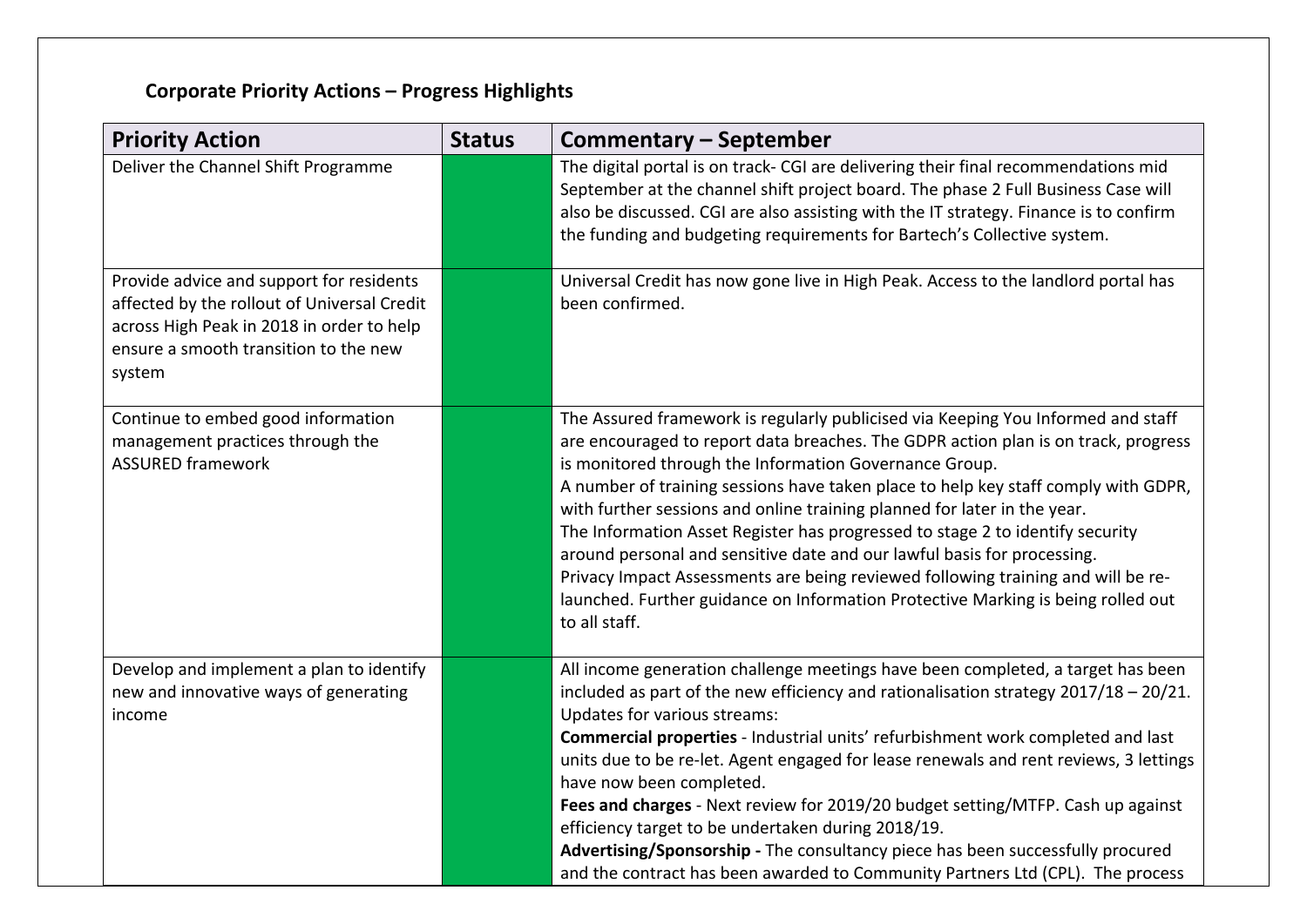|                                                                                                                                                                       | will begin towards the end of September and will require properly resourcing as it<br>will involve Community Partners fully auditing the Alliance. In order to complete<br>this exercise the process will require the collation of all necessary information from<br>Assets and other relevant service areas.<br><b>Empty Homes</b> - A meeting of the working group is to be confirmed on 5th October<br>to consider progress against the action plan:<br>1. The Derbyshire proposal concerning the empty homes premium uplift and the<br>Rating and Council Tax bill introduced on March 2018<br>2. The research summary - considering current empty homes reports and<br>publications, local authority strategies, use of loan/grant incentives, delivery<br>models and good practice examples. |
|-----------------------------------------------------------------------------------------------------------------------------------------------------------------------|----------------------------------------------------------------------------------------------------------------------------------------------------------------------------------------------------------------------------------------------------------------------------------------------------------------------------------------------------------------------------------------------------------------------------------------------------------------------------------------------------------------------------------------------------------------------------------------------------------------------------------------------------------------------------------------------------------------------------------------------------------------------------------------------------|
| Refresh and implement the Asset<br>Management Plan, including a review of<br>public estate, and ensure adequate<br>facilities management arrangements are<br>in place | Facilities Management: DCC demobilisation is going to plan. TUPE meetings have<br>been held with affected staff. The new provider does not anticipate any compliance<br>issues.<br>Cipfa Property has met with the Managers forum to start the process of creating<br>the Asset Management Plan, which will tie in with the Councils' agreed corporate<br>plans.                                                                                                                                                                                                                                                                                                                                                                                                                                   |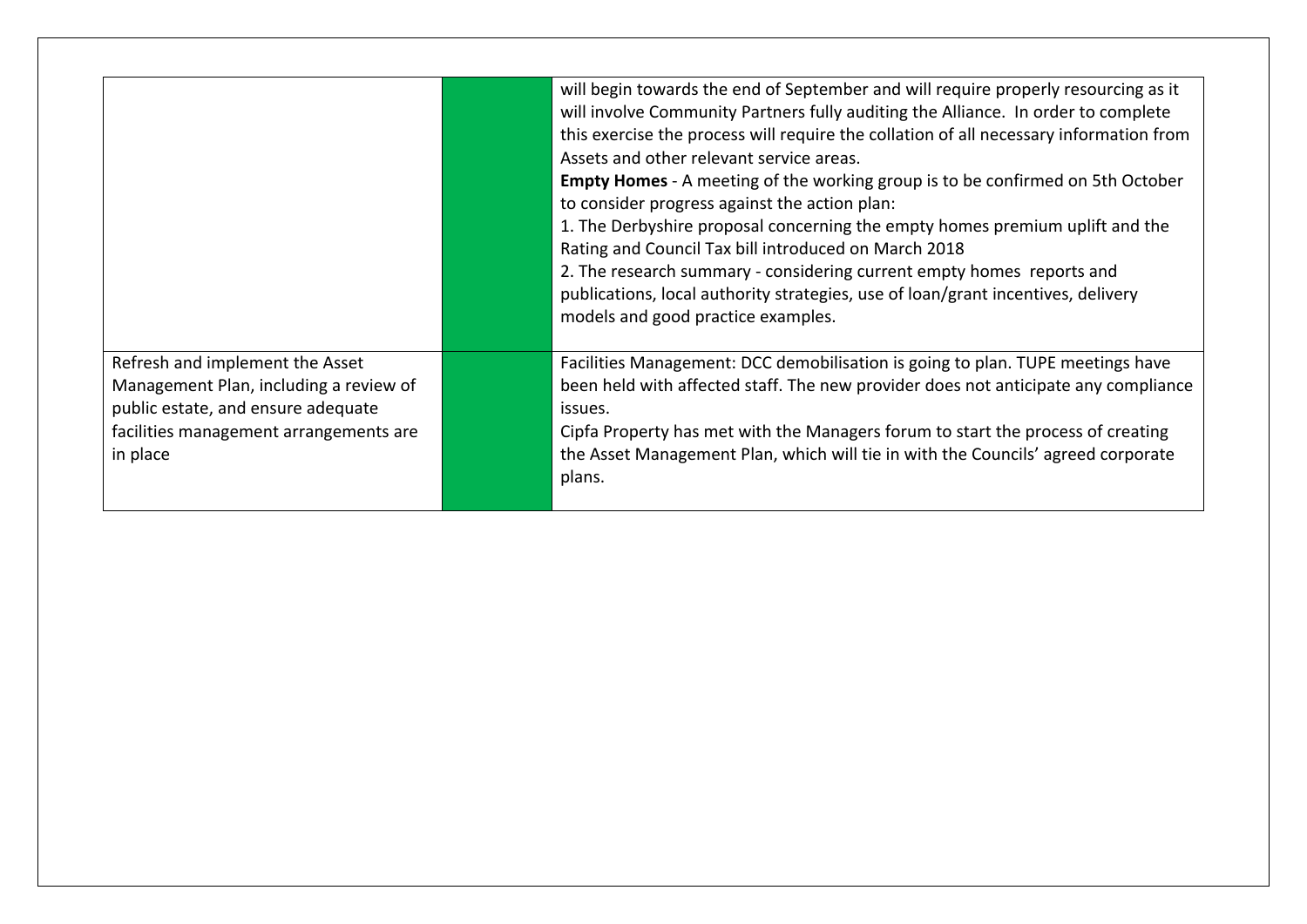## *Aim 3: Support economic development and regeneration*



The Council continues to perform extremely well against all planning measures. Footfall at the Pavilion Gardens complex is 'off track' for the year but ahead of the Q2 target at over 223,000 visits. It's hoped that the reopening of the Octagon will see the target achieved by year end.

OPEN

Celebrating Success:

At the close of September 2018 the following performance indicators outstripped their targets:

- $\checkmark$  Major, Minor and other planning applications processed on time
- $\checkmark$  Major and minor developments allowed on appeal
- $\checkmark$  Pavilion Gardens Trip Advisor ratings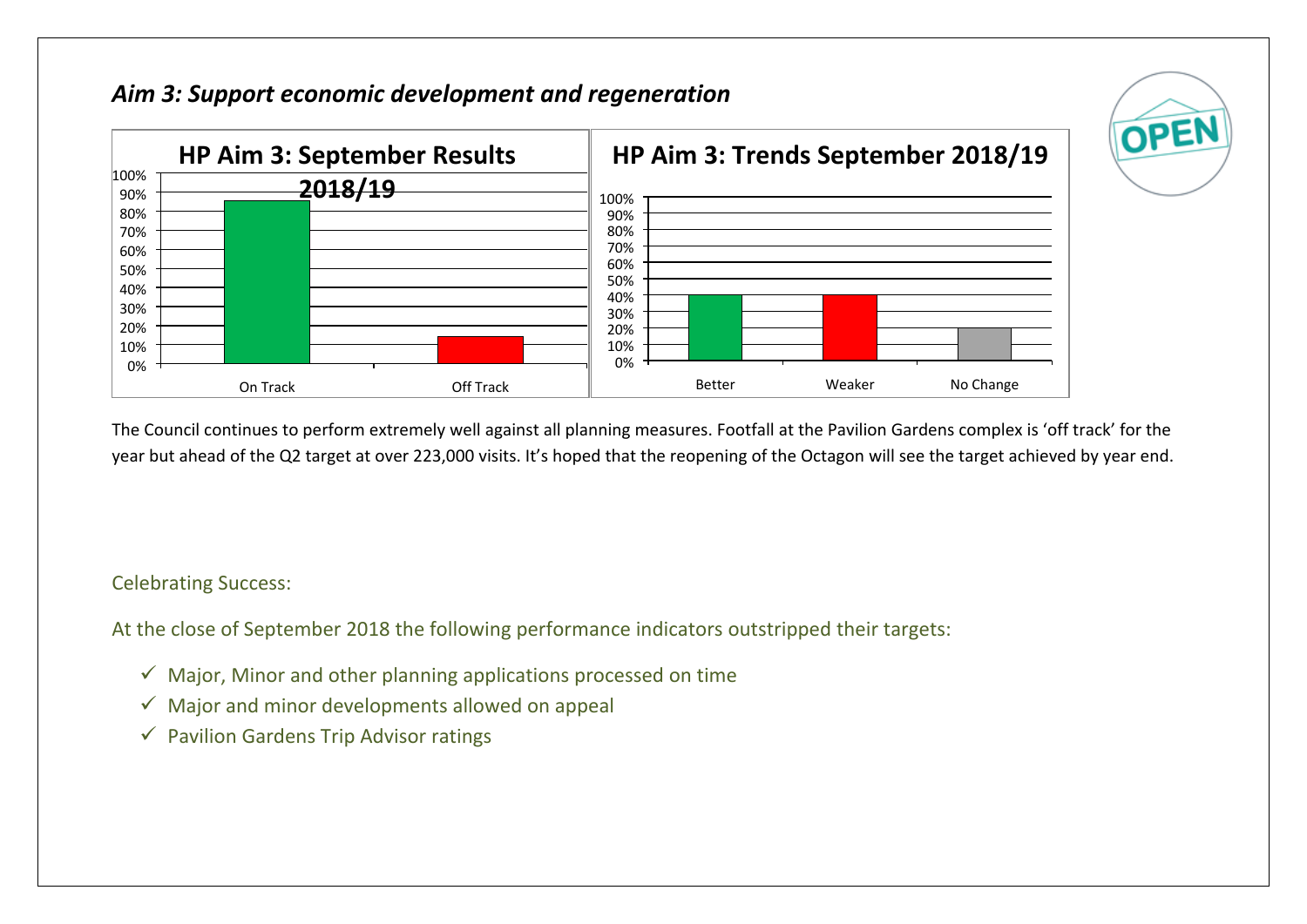# **Corporate Priority Actions – Progress Highlights**

| <b>Priority Action</b>                                                                                                                                                                   | <b>Status</b> | <b>Commentary - September</b>                                                                                                                                                                                                                                                                                                                                                                                                                                            |
|------------------------------------------------------------------------------------------------------------------------------------------------------------------------------------------|---------------|--------------------------------------------------------------------------------------------------------------------------------------------------------------------------------------------------------------------------------------------------------------------------------------------------------------------------------------------------------------------------------------------------------------------------------------------------------------------------|
| Market test the commercial operation of<br>the Pavilion Gardens, including a review<br>of the Tourist Information Centre and<br><b>Tourism Service</b>                                   |               | Following the procurement exercise, two tender submissions were received. Upon<br>an initial review of the bids submitted, procurement had to eliminate one of them<br>due to a non-compliant application. The remaining submission presented their<br>proposal to the project team in mid September.<br>(Nov 2018 Update: Parkwood Leisure Ltd confirmed as successful bidder)                                                                                          |
| Together with partners work for the<br>delivery of the Buxton Crescent<br>development                                                                                                    |               | The Visitor Economy Strategy is being prepared which is funded by HLF (£62,500)<br>and HPBC (£5,500). Extensive stakeholder consultation has been undertaken and<br>three forums were held in April, June and July.<br>We are awaiting the final draft report which is due imminently; this will be followed<br>by a final round of stakeholder consultation. The item will be brought back to<br>Council Members for consideration in the autumn.                       |
| Support the development of Glossop Halls                                                                                                                                                 |               | The expected start date for work on the Town Hall roof is 17/09/2018 and the<br>scaffolding is now on site. DCC have been in contact regarding new bollards.<br>The feasibility study for Victoria Hall has been received along with the response of<br>the Victoria Arts Centre Group (VAC). A joint meeting is to be organised with VAC<br>and the Council's Executive to agree the way forward. Contact will be made with<br>DCC regarding the state of the building. |
| Support the development of Torr Vale Mill                                                                                                                                                |               | DCC and HPBC met with the mill owner and agreement has been reached on the<br>wording of the Memorandum of Understanding between the owner and the Torr<br>Vale Mill Building Preservation Trust. The final draft of the document has now been<br>signed off by Historic England and issued to DCC's Cabinet and HPBC's Executive.<br>This will establish the partnership arrangements moving forward to secure funding<br>for a further feasibility study of the site.  |
| Undertake detailed process benchmarking<br>with high performing / low cost councils<br>with a view to identifying value for money<br>improvements for Planning application<br>processing |               | New benchmarking packs issued 20th July identifying low cost/high performing<br>authorities for investigation by Manager.                                                                                                                                                                                                                                                                                                                                                |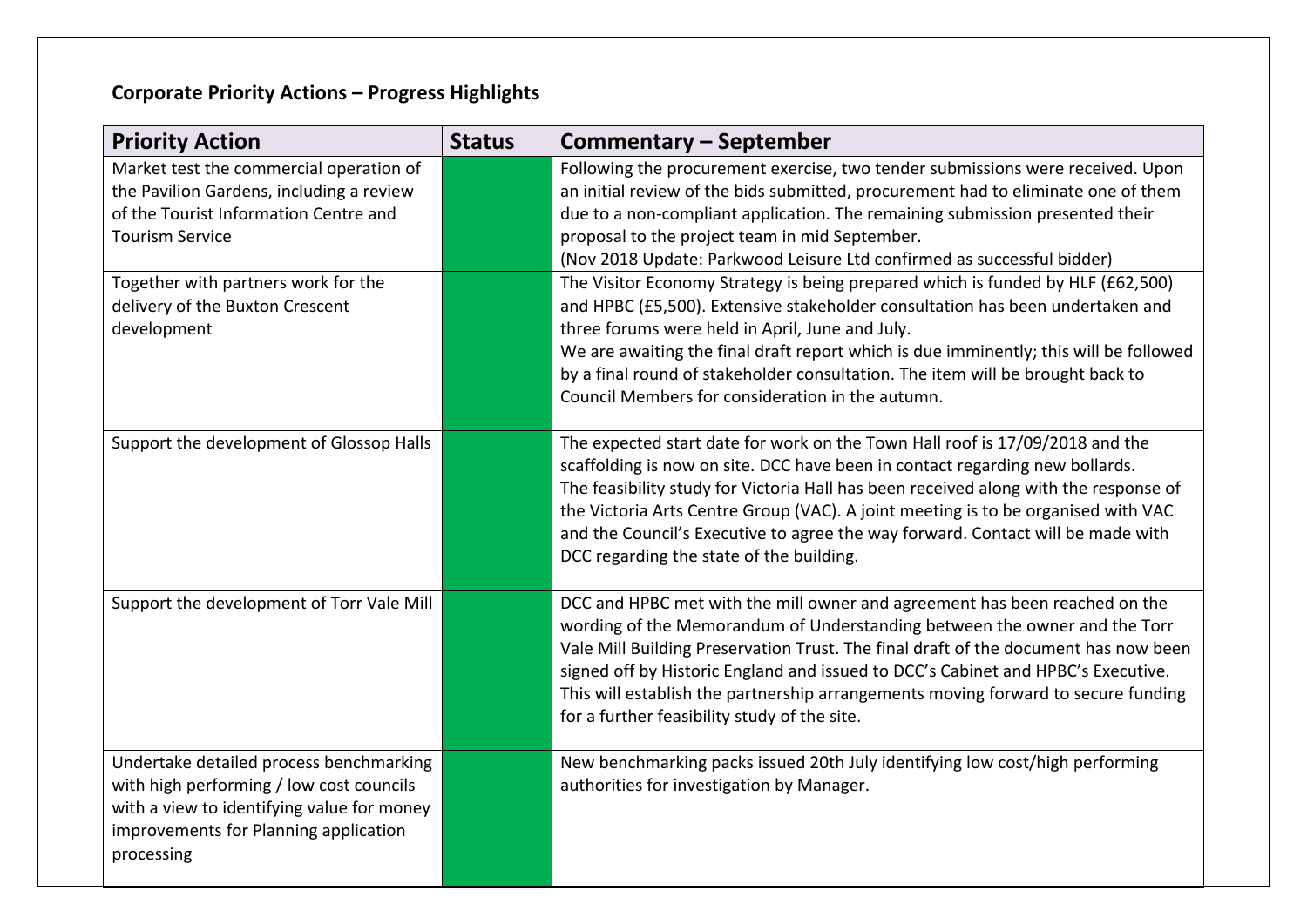| <b>Priority Action</b>                                                | <b>Status</b> | Commentary - September                                                                                                                                                                                                                                                                                                                                                                                                                                                                                                                                                                                                                                                                                                                                                                                                                                                                                                                                                                                                                                                                                                                                                                             |
|-----------------------------------------------------------------------|---------------|----------------------------------------------------------------------------------------------------------------------------------------------------------------------------------------------------------------------------------------------------------------------------------------------------------------------------------------------------------------------------------------------------------------------------------------------------------------------------------------------------------------------------------------------------------------------------------------------------------------------------------------------------------------------------------------------------------------------------------------------------------------------------------------------------------------------------------------------------------------------------------------------------------------------------------------------------------------------------------------------------------------------------------------------------------------------------------------------------------------------------------------------------------------------------------------------------|
| Implement the accelerated housing<br>delivery programme               |               | Discussions with all relevant land owners and developers as well as DCC and Homes<br>England are ongoing:<br>Glossop package: Initial meeting held with DCC officers to discuss the accelerated<br>housing delivery programme of Glossop sites.<br>Buxton package: Homes England have visited the sites and noted progress so far, a<br>revised timetable will be issued by the end of September in line with issue of<br>funding agreement. Discussions are ongoing with developers of Hogshaw and<br>Waterswallows sites. Memorandum of Understanding prepared with DCC for the<br>construction of the roundabout, a meeting has been held with Aecom who are<br>preparing the preliminary roundabout designs.<br>Granby Road: Legal team are liaising with the property team and external legal<br>consultants to take the contract forward. Developer's comments are now being<br>considered.                                                                                                                                                                                                                                                                                                  |
| Implement the accelerated business<br>growth and employment programme |               | A programme of business support is being delivered in partnership with D2N2<br>Growth Hub. Grant support has been secured for High Peak businesses through<br>Invest to Grow, D2EGF and LEADER funding.<br>A new web page has been created on the Council website to support local residents<br>who can help them with job search support and skills development. This links to<br>benefit/housing and business start up information as well as internal job vacancies.<br>A guide explaining the planning application process for small businesses is complete<br>and available on the website and has been well received by Chamber.<br>HPBC attended Hillhead 2018 in partnership with Marketing Derbyshire and<br>Derbyshire Dales DC to further support the quarry sector and promote High Peak<br>and Derbyshire.<br>Following promotion and referrals from HPBC - 19 businesses have secured D2<br>energy efficiency grant funding to reduce energy costs and CO2 emissions. Total<br>value £128,222 (with private sector invest of additional £176,547)<br>A new business support grant is due to launch at the end of September. Publicity is<br>being prepared for High Peak businesses. |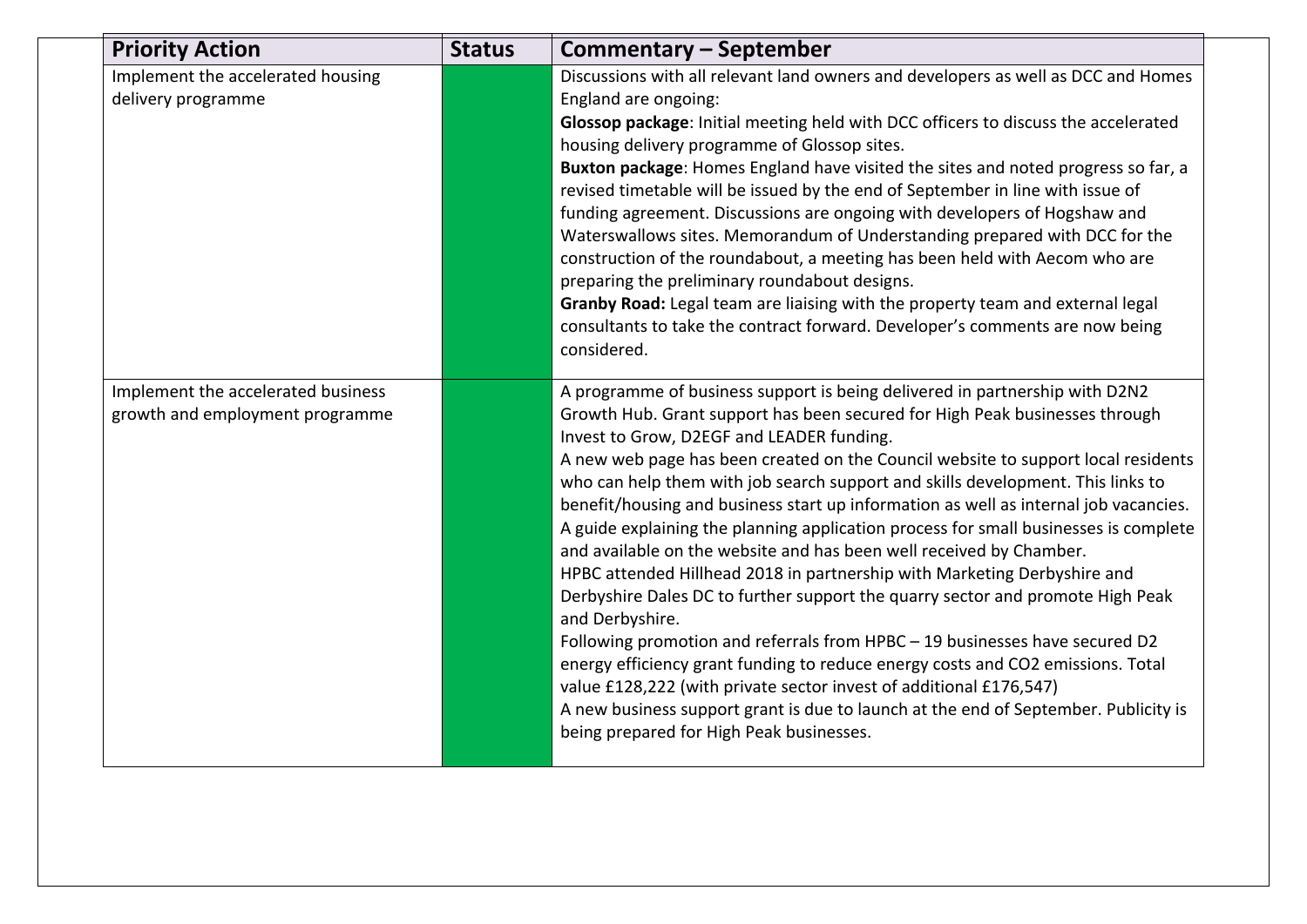## *Aim 4: Protect and Improve the Environment*



There has been a dip in performance across the measures reported under Aim Four due to the higher than targeted residual waste returns, which are estimates only at this stage. High Peak's other below target performance areas are ASB warnings issued and missed bins.

#### Celebrating Success:

At the close of September 2018 the following performance indicators outstripped their targets:

- $\checkmark$  Fly-tipping incidents
- $\checkmark$  ASB enforcements
- $\checkmark$  Recycling levels (estimated)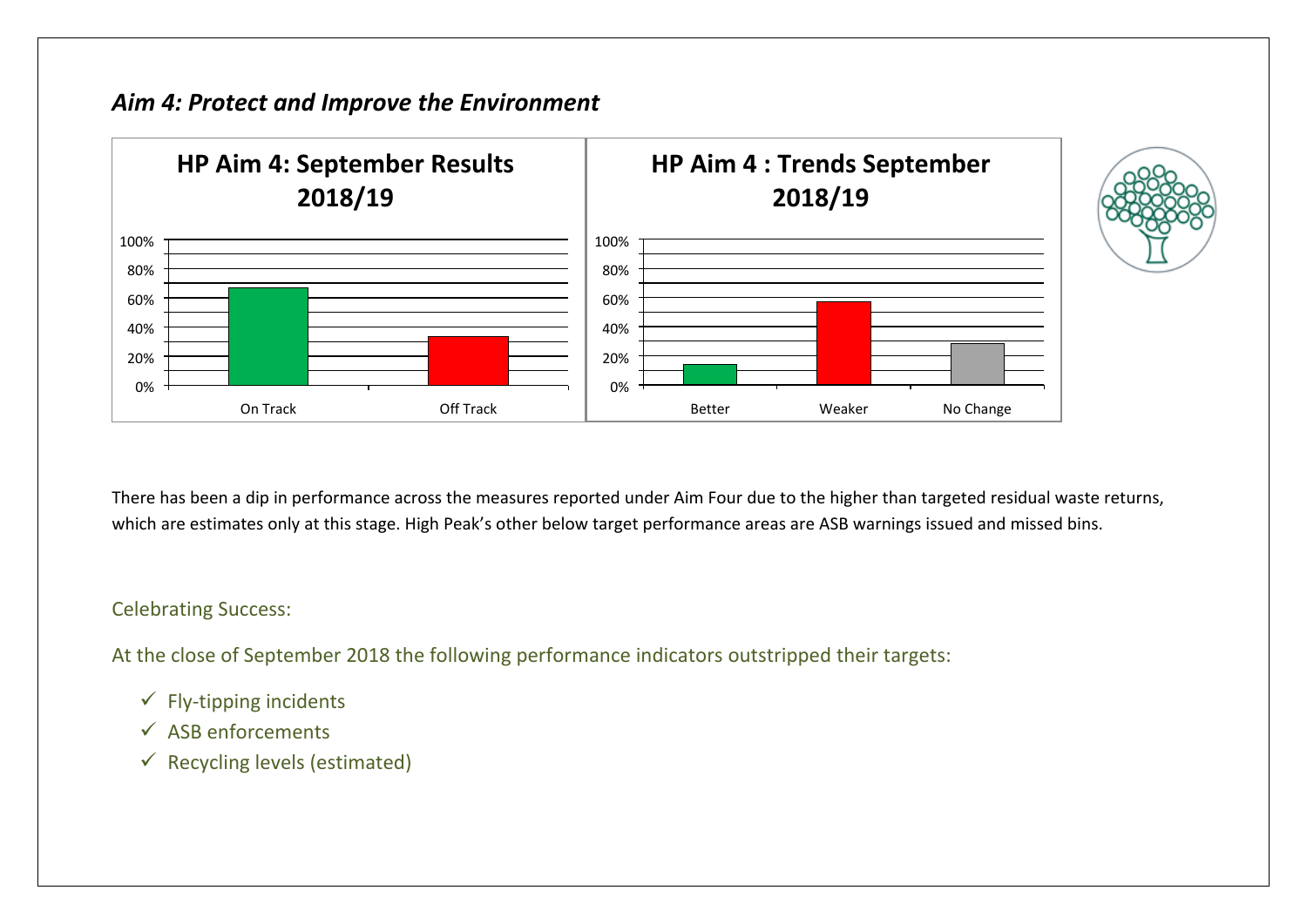# **Corporate Priority Actions – Progress Highlights**

| <b>Priority Action</b>                                                                                                                                                                                                                                                                                                | <b>Status</b> | <b>Commentary - September</b>                                                                                                                                                                                                                                                                                                                                                                                                                                                                                                                                                                                                                                                                                                                                                                                         |
|-----------------------------------------------------------------------------------------------------------------------------------------------------------------------------------------------------------------------------------------------------------------------------------------------------------------------|---------------|-----------------------------------------------------------------------------------------------------------------------------------------------------------------------------------------------------------------------------------------------------------------------------------------------------------------------------------------------------------------------------------------------------------------------------------------------------------------------------------------------------------------------------------------------------------------------------------------------------------------------------------------------------------------------------------------------------------------------------------------------------------------------------------------------------------------------|
| Successfully deliver Phases 2 and 3 of the<br>transfer of services to Alliance<br>Environmental Services Ltd, our new joint<br>venture company, to deliver waste,<br>streets and ground maintenance services<br>on behalf of the Council in order to<br>achieve improved performance and value<br>for money outcomes. |               | The Phase 3 Go-Live date is yet to be confirmed however after discussion, the<br>agreed preference would be for 1st Feb 2019. The TUPE list has been confirmed<br>and the specification is being prepared for next committee cycle. The business case<br>for Bartech's Collective system is ongoing.<br>It has been agreed that Alliance Finance will oversee AES/ANSA procurement<br>requirements to provide assurance, and the Council will withdraw IT connectivity<br>from Fowlchurch to generate further savings. The impact on wider accommodation<br>is to be reviewed. Further discussions to take place over Trade Waste.                                                                                                                                                                                    |
| Establish a developer open space<br>contributions plan                                                                                                                                                                                                                                                                |               | An Open Space Audit and Playing Pitch Strategy have been completed. In addition,<br>Operational Services have proposed a revised method for calculating developer<br>contributions for play, open space and sport / recreation facilities. This proposed<br>method is currently being considered by the Councils' appointed consultants who<br>are working with the planning policy team as part of the Local Plan process. Subject<br>to approval a Supplementary Planning Document (SPD) for developer contributions<br>will be worked up in November 2018 using these proposed calculations and<br>methods. This will provide guidance for developers on the expected contributions<br>they will have to make towards play, open space and sport / recreation facility<br>provision as part of local developments. |
| Commence the preparatory work needed<br>to facilitate the expansion of Glossop<br>Cemetery in 2019/20                                                                                                                                                                                                                 |               | The planning and design work is now underway.                                                                                                                                                                                                                                                                                                                                                                                                                                                                                                                                                                                                                                                                                                                                                                         |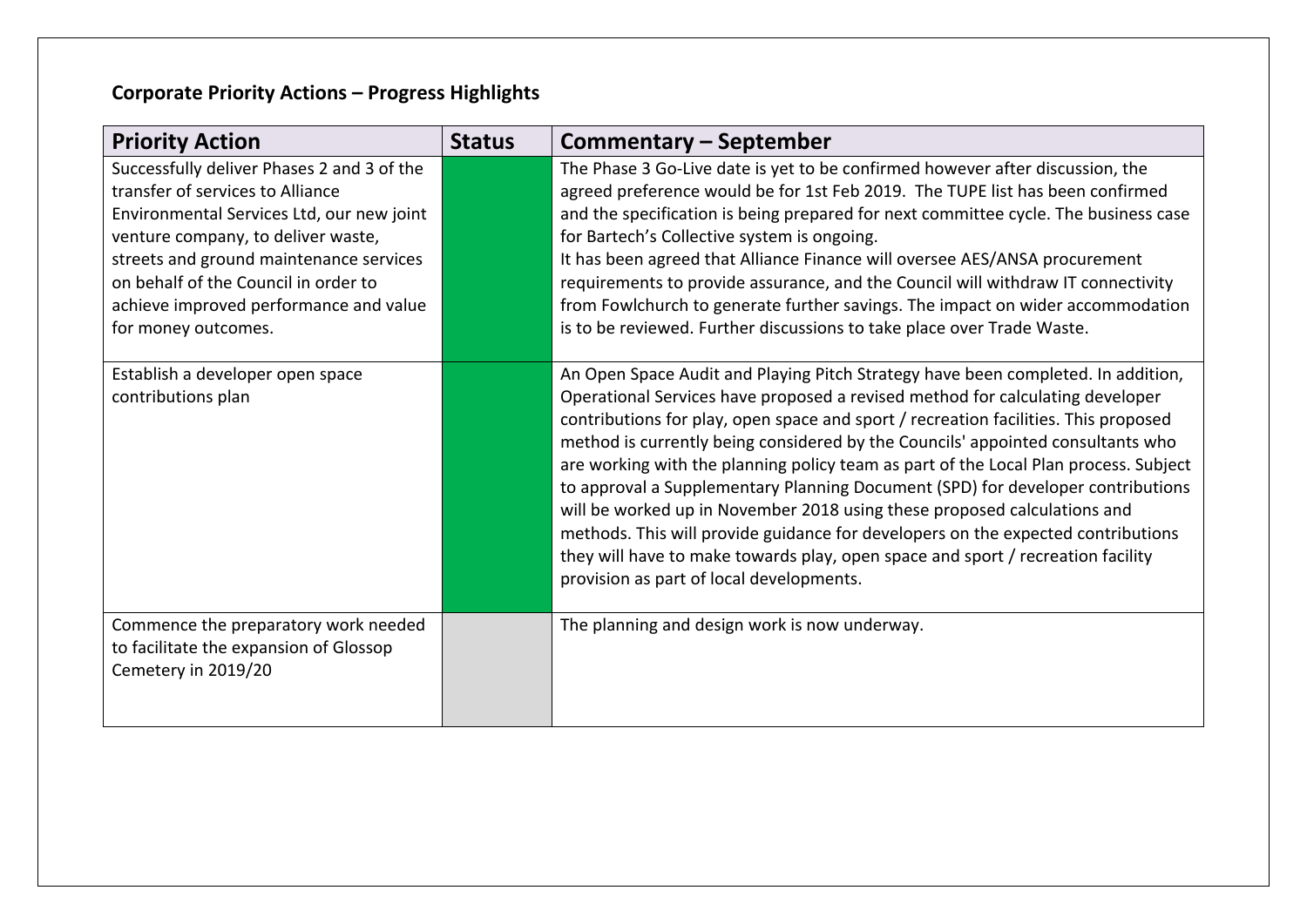### **Customer Feedback**

#### **Complaints**

The Council received a total of 120 stage one complaints across 17 service areas during the period April to September 2018. This is a decrease in the total number of complaints compared to the same period last year when we received 177. Waste received the greatest proportion (34%) with 41 complaints.

 $\Box$  Q2 2017-18  $\Box$  Q2 2018-19

### **Stage 2 & 3 Complaints**

In Quarter 2, 4 complaints were dealt with at Stage 2 and 1 at Stage 3:

| <b>Service Area</b>      | <b>Complaint</b>                                             | <b>Conclusion</b>                                                         |
|--------------------------|--------------------------------------------------------------|---------------------------------------------------------------------------|
| Stage 2                  |                                                              |                                                                           |
| Planning 0335            | Length of time taken to<br>determine planning<br>application | All processes followed<br>correctly but initial<br>response time was slow |
| Recovery 0157            | <b>Council Tax liability</b>                                 | All processes followed<br>correctly                                       |
| Planning 0188            | Planning matter                                              | All processes followed<br>correctly                                       |
| Stage 2 & 3              |                                                              |                                                                           |
| Customer<br>Service 0117 | Poor and non-existent<br>customer service                    | Partially upheld-accepted<br>some responsibility                          |

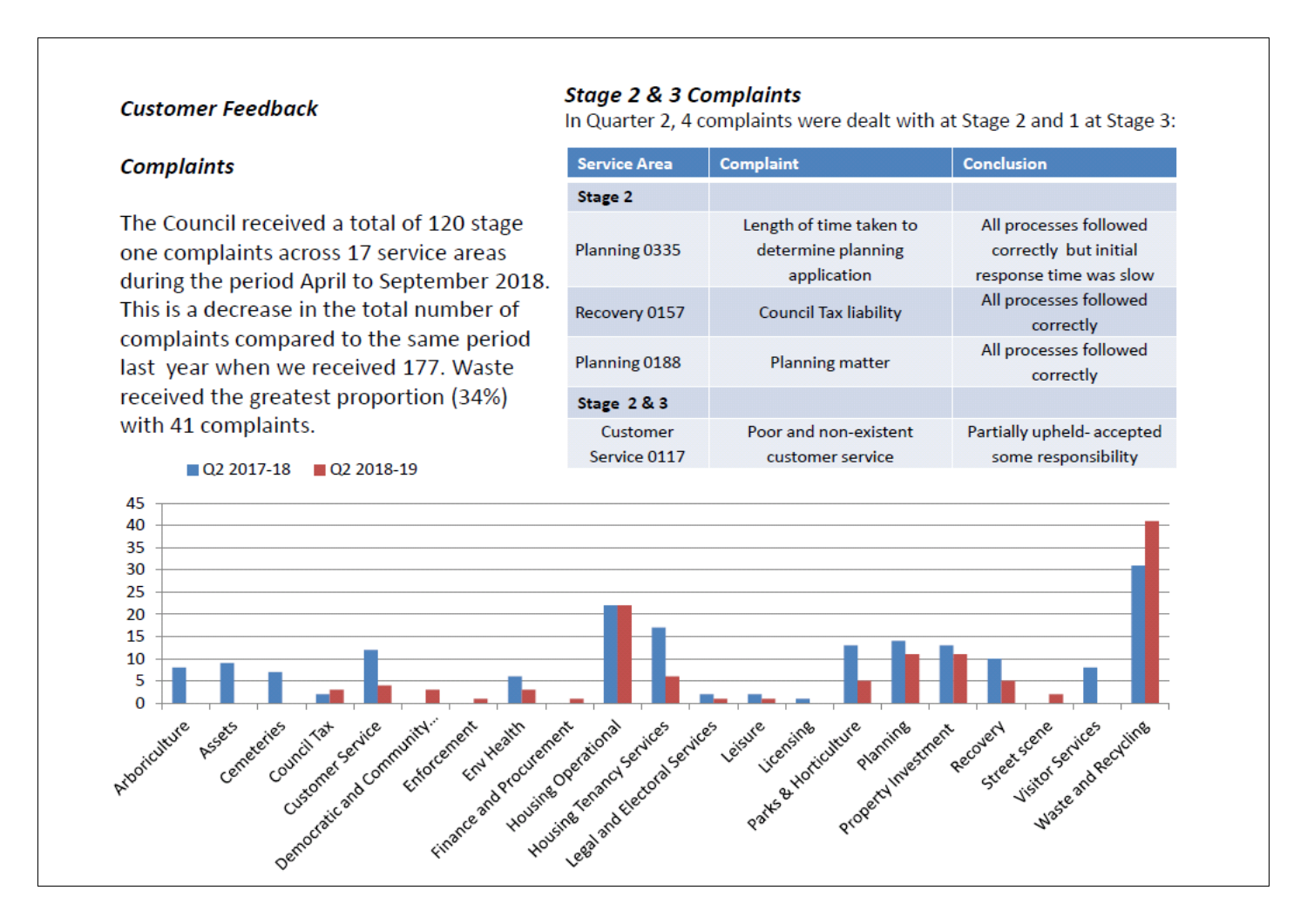### **Performance**

The table below shows the current performance together with the performance for the same period last year. Repeat complaints met target and were lower this quarter, the response rate has missed target.



### **Key Outcomes**

2 complaints were received that identified an issue with Flare when reporting missed

waste, collections. The issues with the report have now been rectified.

**Repeat issues for Qtr 2: Conduct of Housing Staff.** 

**Ombudsman Decisions** The Council received 1 Local Government Ombudsman decision in Quarter 2: Closed after initial enquiries: out of jurisdiction.

**Compliments and Comments** The Council has also captured 169 comments and 67 compliments through its feedback system from April to September:

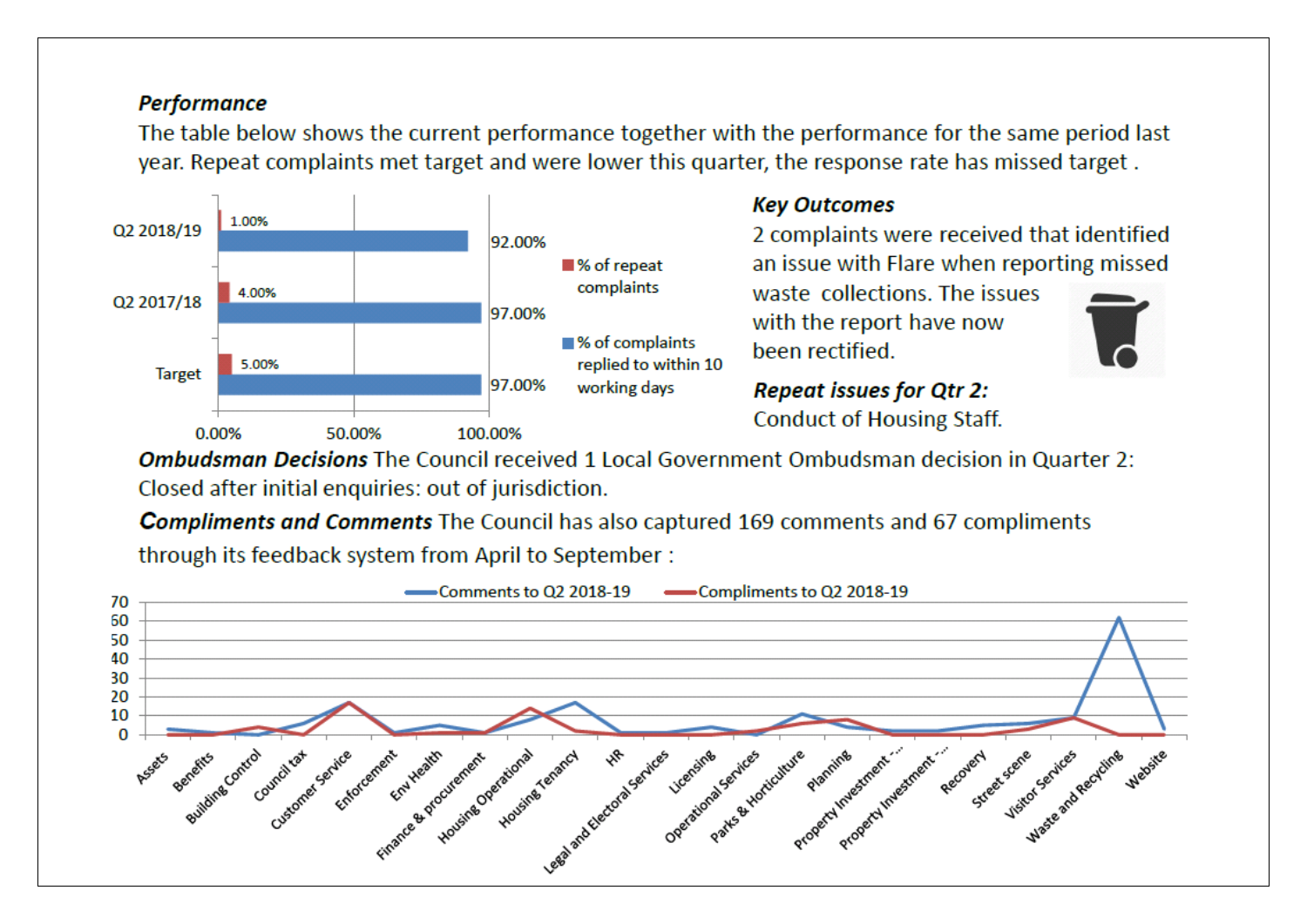# Areas for Improvement: September 2018

| <b>Measure of Success (PI)</b>                      | Aim / Objective                                                            | <b>Service Lead</b>                        | <b>Target</b><br>2018/19 | <b>Result</b><br><b>Sept 2018</b> | <b>Service Manager Commentary (reasons for</b><br>performance / SMART actions to improve)                                                                                                                                                                                                                                                      |
|-----------------------------------------------------|----------------------------------------------------------------------------|--------------------------------------------|--------------------------|-----------------------------------|------------------------------------------------------------------------------------------------------------------------------------------------------------------------------------------------------------------------------------------------------------------------------------------------------------------------------------------------|
| <b>High Peak</b>                                    |                                                                            |                                            |                          |                                   |                                                                                                                                                                                                                                                                                                                                                |
| Time taken to process new<br>housing benefit claims | Aim 1: Fit for purpose<br>housing stock that meets<br>the needs of tenants | <b>Head of Customer</b><br><b>Services</b> | 18 days                  | 26.13 days                        | An Action Plan is underway and performance is<br>improving for both new claims and change of<br>circumstances.                                                                                                                                                                                                                                 |
| Time taken to process<br>change of circumstances    |                                                                            |                                            | 7 days                   | 11.39 days                        |                                                                                                                                                                                                                                                                                                                                                |
| NEW: Homelessness: % of<br>cases prevented          |                                                                            |                                            | 65%                      | 16%                               | We are currently reviewing this PI to ensure it is<br>meaningful and reflective of work undertaken. In<br>Apr-Sept 190 approaches determined to be<br>homeless applications, compared with<br>2017/18 - 93 homelessness applications. It is<br>important to note that these are approaches from<br>people potentially at risk of homelessness. |
| Number of households in<br>temporary accommodation  |                                                                            |                                            | 15                       | 16                                | Marginally above target and staff continue to only<br>use temporary accommodation as a last resort. We<br>have had a significant increase in homeless<br>applications this year which has increased those we<br>have had to assist.                                                                                                            |
| Average time from request<br>to repair (DLO)        | Aim 2: More effective use<br>of Council assets                             | <b>Head of Operational</b><br>Services     | 12 days                  | 14.72 days                        | This PI is steadily improving and it is anticipated<br>that it will continue to do so and meet or be close<br>to target by year end. In addition the team is fully<br>resourced and a number of processes have been<br>implemented recently which will help to improve<br>performance further.                                                 |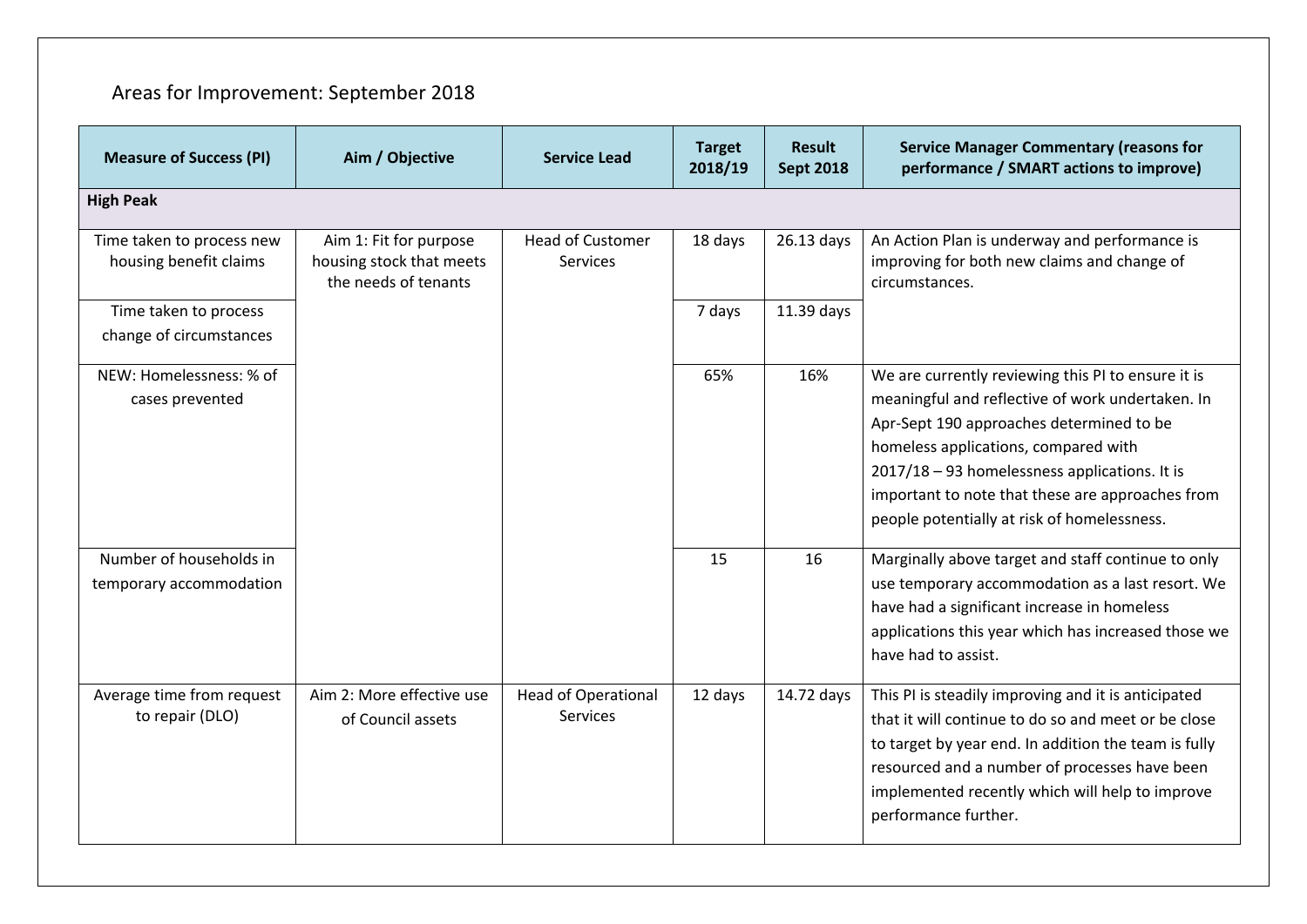| <b>Measure of Success (PI)</b>                             | Aim / Objective                                                                          | <b>Service Lead</b>                   | <b>Target</b><br>2018/19 | <b>Result</b><br><b>Sept 2018</b> | <b>Service Manager Commentary (reasons for</b><br>performance / SMART actions to improve)                                                                                                                                                                                                                                                                                       |
|------------------------------------------------------------|------------------------------------------------------------------------------------------|---------------------------------------|--------------------------|-----------------------------------|---------------------------------------------------------------------------------------------------------------------------------------------------------------------------------------------------------------------------------------------------------------------------------------------------------------------------------------------------------------------------------|
| % Rent loss due to vacant<br>stock                         |                                                                                          | <b>Head of Customer</b><br>Services   | 0.86%                    | 0.96%                             | Current rent loss due to vacant stock is<br>£202,627.98. £157,295.35 of this figure is for<br>properties on hold - Marian Ct, Alma Square,<br>Church View $-$ and £32,595.39 of this figure is for<br>Padfield Main Road and Torr Top Street.                                                                                                                                   |
| Complaint handling: % dealt<br>with within 10 working days | Aim 2: Easily available<br>services provided right first<br>time                         | <b>Head of Customer</b><br>Services   | 97%                      | 92%                               | Total number of complaints has reduced by around<br>50%. No late complaints during September. Process<br>in place to remind services to respond with the<br>agreed times.                                                                                                                                                                                                       |
| Sickness absence per FTE                                   | Aim 2: High performing<br>and motivated workforce                                        | OD & Transformation<br>Manager        | 9 days                   | 5.3 days                          | Short term sickness: average 1.41 days per FTE<br>Long term sickness: average 3.89 days per FTE<br>Sickness has increased during Q2 across the High<br>Peak. Operational services account for a high<br>proportion of days-844 out of 1306, of which 723<br>days are due to long term sickness. The cases are<br>being dealt with in accordance with the sickness<br>procedure. |
| <b>Collection rates: Rent</b>                              | Aim 2: Effective use of<br>financial and other<br>resources to ensure value<br>for money | Finance and<br>Procurement<br>Manager | 98.5%                    | 94.79%                            | Performance is up on trend. Issue with target rent<br>calculations now resolved.                                                                                                                                                                                                                                                                                                |
| Pavilion Gardens - footfall                                | Aim 3: Promote tourism                                                                   | <b>Visitor Services</b><br>Manager    | 601k (Q2<br>220k)        | 367,162                           | Although we are behind target cumulatively, the Q2<br>result has surpassed target. Now the Octagon has<br>reopened we are in a healthy position to pull back<br>any shortfall and achieve the year-end target.                                                                                                                                                                  |